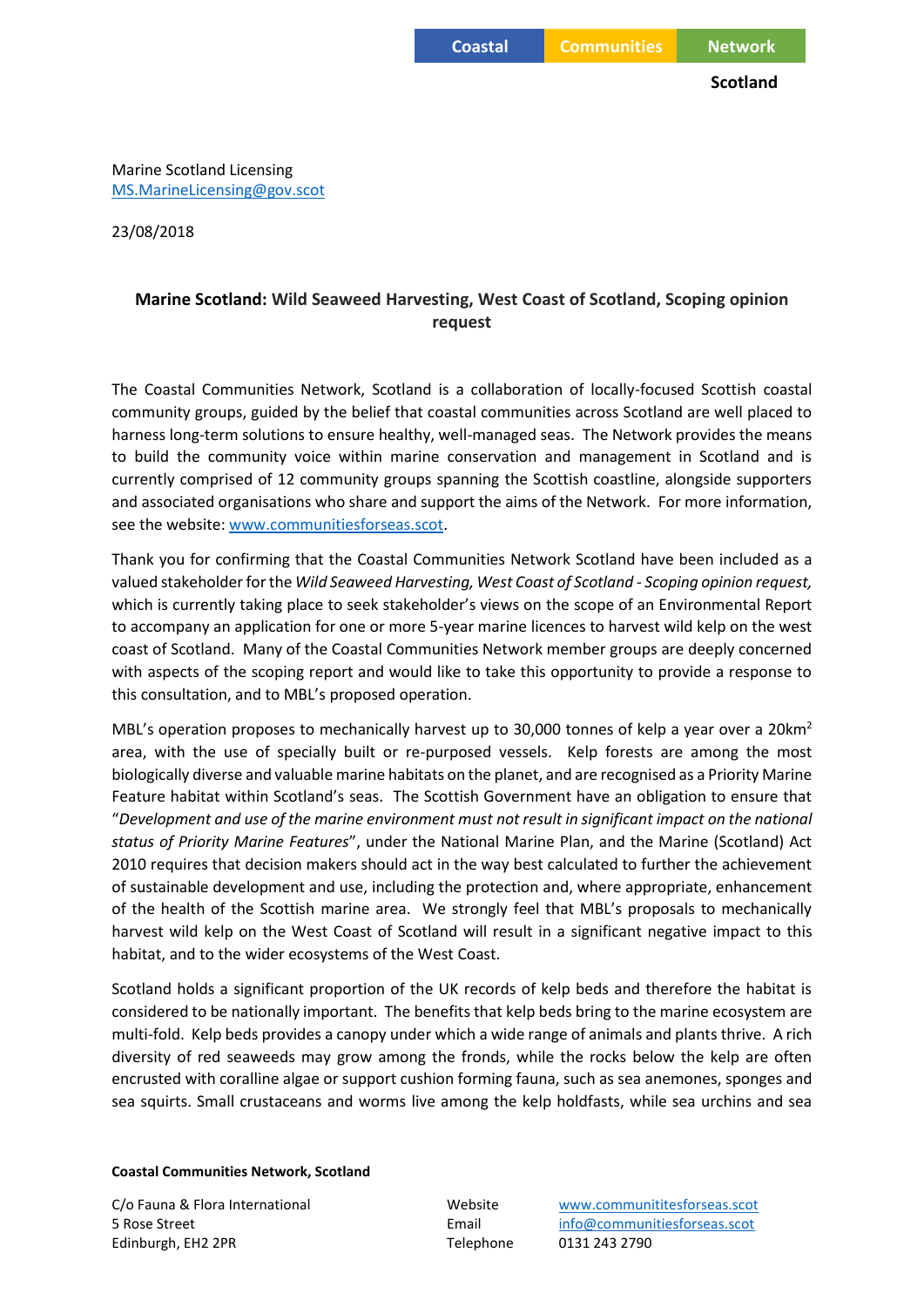## **Scotland**

snails graze on the seaweeds, and fish find shelter from predators. The beds are also known to be vitally important nursery grounds for many species of juvenile fish. The scoping report describes kelp as a "monoculture", a term usually reserved for agriculture to mean fields of a single crop, and we reject this description based on the evidence above. Industrial, mechanical removal of kelp will impact upon many different species which rely on this habitat, including other Priority Marine Features.

Kelp beds are also known for their important short-term carbon storage abilities, and protecting blue carbon features is essential for healthy seas and for action against climate change. Alongside this, kelp beds act as vital buffers against coastal erosion and the impacts of storm damage through absorption of wave action. The targeted removal of large, old-growth fronds from these kelp beds will substantially reduce the ability of the beds to provide these vital, free ecosystem services. We do not feel that the scoping report adequately takes into account these ecosystem services and the risk posed to coastal areas by the reduction of these due to kelp removal.

We are further concerned by the area of search shown within the scoping report, with particular reference to the number of Marine Protected Areas (MPAs) and other statutory designations within this area. Scotland's MPAs were put in place for the purpose of protecting and/or recovering Priority Marine features, with the overall aim of protecting and enhancing the marine environment on a national scale, and meeting Scotland's statutory obligations. Many of the designated areas included in the scoping report area of search have management orders in place which prohibit bottomcontacting mobile fishing gear, for the protection of the vulnerable and sensitive habitats present. We consider the mechanical harvesting vessels shown in the scoping report to be akin to scallop dredgers and with the potential to cause an equivalent level of harm. This equipment is not appropriate for use within Marine Protected Areas and in locations where there are known to be valuable and sensitive habitat features.

The below named members of the Coastal Communities Network, Scotland call for this operation not to be taken forward in its current form, and for investment to instead be directed into the development of sustainable seaweed farming methods as a viable alternative. We call for Scotland's marine environment to be protected and championed and for Marine Scotland Licensing to fully take on board the concerns of Scottish coastal communities by not allowing this operation to progress.

## **On behalf of the named Coastal Communities Network members:**



Community Association of Lochs and Sounds (CAOLAS)



Friends of the Sound of Jura South Skye Seas Initiative



#### **Coastal Communities Network, Scotland**

C/o Fauna & Flora International Website [www.communititesforseas.scot](http://www.communititesforseas.scot/) 5 Rose Street Email [info@communitiesforseas.scot](mailto:info@communitiesforseas.scot) Edinburgh, EH2 2PR Telephone 0131 243 2790